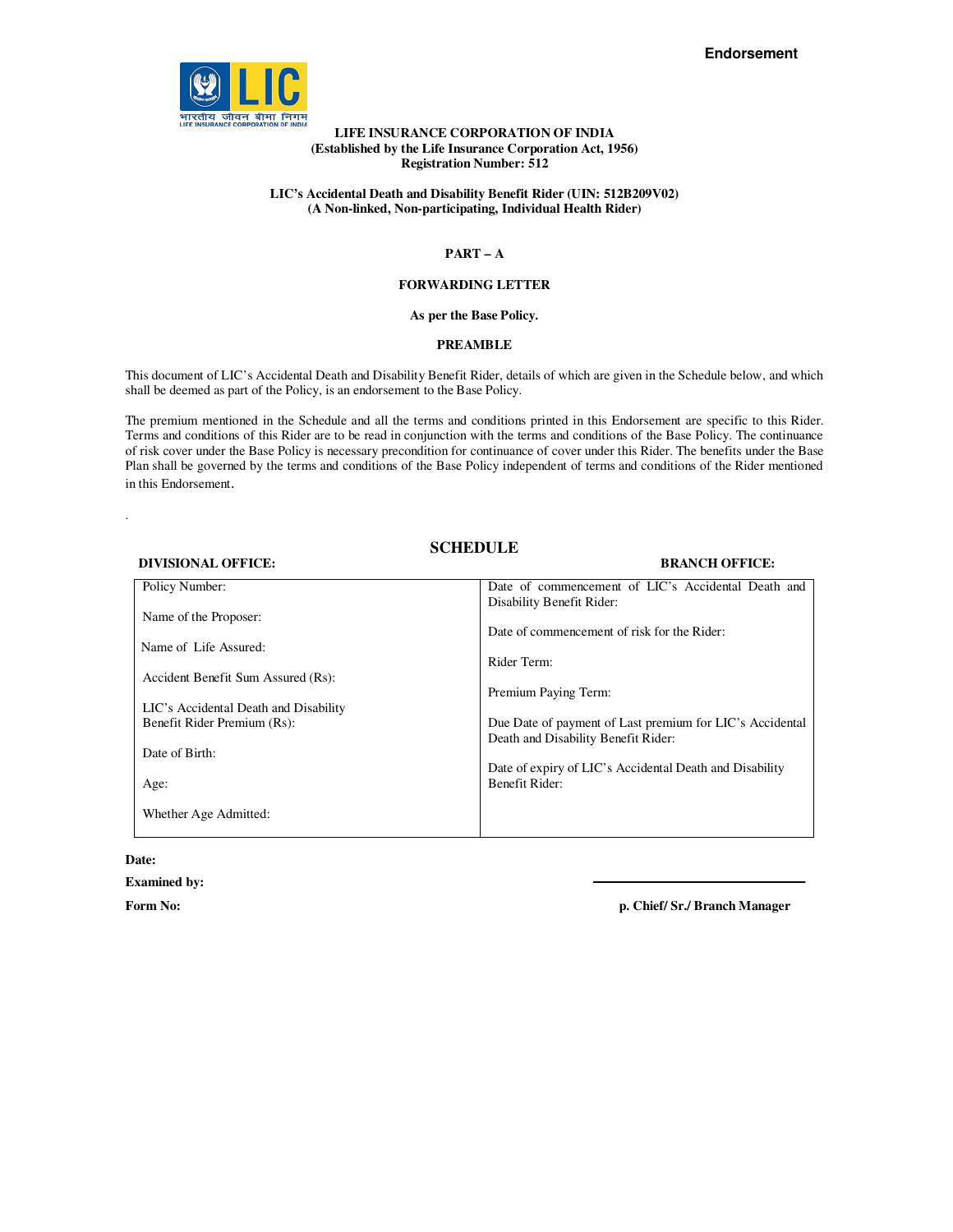# **PART – B: DEFINITIONS**

The definitions of terms/words used in this Rider Document are as under:

- **Accident** is a sudden, unforeseen and involuntary event caused by external, violent and visible means.
- 2. **Age** is the age nearer birthday of the Life Assured at the time of commencement of this Rider except for age 18 yrs for which the age is in completed year.
- 3. **Base Policy** refers to the Policy to which this Rider Document is attached.<br>4. **Date of commencement of LIC's Accidental Death and Disability Rene**
- 4. **Date of commencement of LIC's Accidental Death and Disability Benefit Rider** is the start date of this Rider.<br>5. **Date of commencement of risk for Rider** is the date on which the Corporation accepts the risk for insura
- **Date of commencement of risk for Rider** is the date on which the Corporation accepts the risk for insurance (cover) for this Rider as evidenced in the Schedule of the Rider.
- 6. **Life Assured** is the person on whose life the insurance cover has been accepted for the Base Policy along with this Rider.
- 7. **Limited Premium Payment Policy** means the non-linked insurance policy other than single premium policy, where the premium payment period is limited compared to the policy term, and premium are payable at regular intervals like yearly, half yearly, quarterly, monthly or any other intervals as approved by the Authority.
- 8. **Policyholder** is the legal owner of this policy.
- 9. **Premium Paying Term** means the period, in years, during which the premium is payable.
- 10. **Proposer** is a person who proposes the life insurance proposal for the Base Policy along with this Rider.
- 11. **Regular Premium Policy** means non-linked insurance policy, where the premium payment is throughout the term of the policy or premium payment term of the policy, and premiums are payable at regular intervals like yearly, half-yearly, quarterly, monthly or any other interval as approved by the Authority.
- 12. **Rider** is an additional cover which can be opted for along with Base Policy.
- 13. **Rider Term** is the period, in years, as chosen by the policyholder and mentioned in the Schedule, commencing from the Date of commencement till the Date of expiry of LIC's Accidental Death and Disability Benefit Rider.
- 14. **Schedule** is the part of this Rider document that gives the specific details of your Rider.
- 15. **Single Premium Policy** means non-linked insurance policy, where the premium payment is made in lump sum at the inception of the policy.
- 16. **Accidental Death and Disability Benefit Rider Premium** is the premium payable by the policyholder along with the
- premium under Base Policy towards the cover/benefit opted under the LIC's Accidental Death and Disability Benefit Rider. 17. **Accident Benefit Sum Assured** means the amount specified in the Schedule as opted by the Policyholder at the time of taking the rider.

**Note:** For definitions of other terms/words used anywhere in this endorsement, the definitions given in the Base Policy may be referred to.

# **PART – C: BENEFITS**

#### **1. The following benefits are payable under an in-force Rider:**

 If the Life assured is involved in an accident at any time when this Rider is in-force, and such injury shall within 180 days of its occurrence solely, directly and independently of all other causes result in (a) either Total and Permanent disability, as hereinafter defined or (b) death of the Life assured; and the same is proved to the satisfaction of the Corporation, the following benefits shall be payable subject to 'Conditions and Restrictions' mentioned in Condition 4 of Part C of this Endorsement.

### **(a). In case of Disability to the Life Assured:**

(i) Disability Benefit equal to the Accident Benefit Sum Assured, divided into equal monthly instalments spread over a period of 10 years, shall be paid and (ii) the payment of future premiums, if any, shall also be waived in respect of this Rider and the premium for Base Policy corresponding to Basic Sum Assured equal to Accident Benefit Sum Assured. The total premium including the premium for other rider(s), if opted for, and premium under the Base Policy corresponding to the difference in the Basic Sum Assured and the Accident Benefit Sum Assured (if Basic Sum Assured exceeds the Accident Benefit Sum Assured under this Rider), shall continue to be paid for continuity of coverage of respective benefits as per the terms and conditions of the Base Policy and Rider(s).

On death or maturity before the expiry of the said period of 10 years, during which monthly instalments are to be paid, the Disability Benefit instalments, which have not fallen due, will be paid in lumpsum.

The proximate cause of disability must be an 'Accident' and must be total and permanent. Accidental injuries which independently of all other causes and within 180 days from the happening of such accident result in such disability due to which life assured is unable to perform at least 4 (four) of the following Activities of Daily Living (defined below) permanently without any external help/support including the use of mechanical equipment, special devices or other aids, then such disability shall be treated as Total and Permanent. Medical Examiner authorized by the Corporation shall examine the life assured to certify the disability as Total and Permanent.

The Activities of Daily Living are:

i. Dressing - the ability to put on and take off all necessary garments, artificial limbs or other surgical appliances that are medically necessary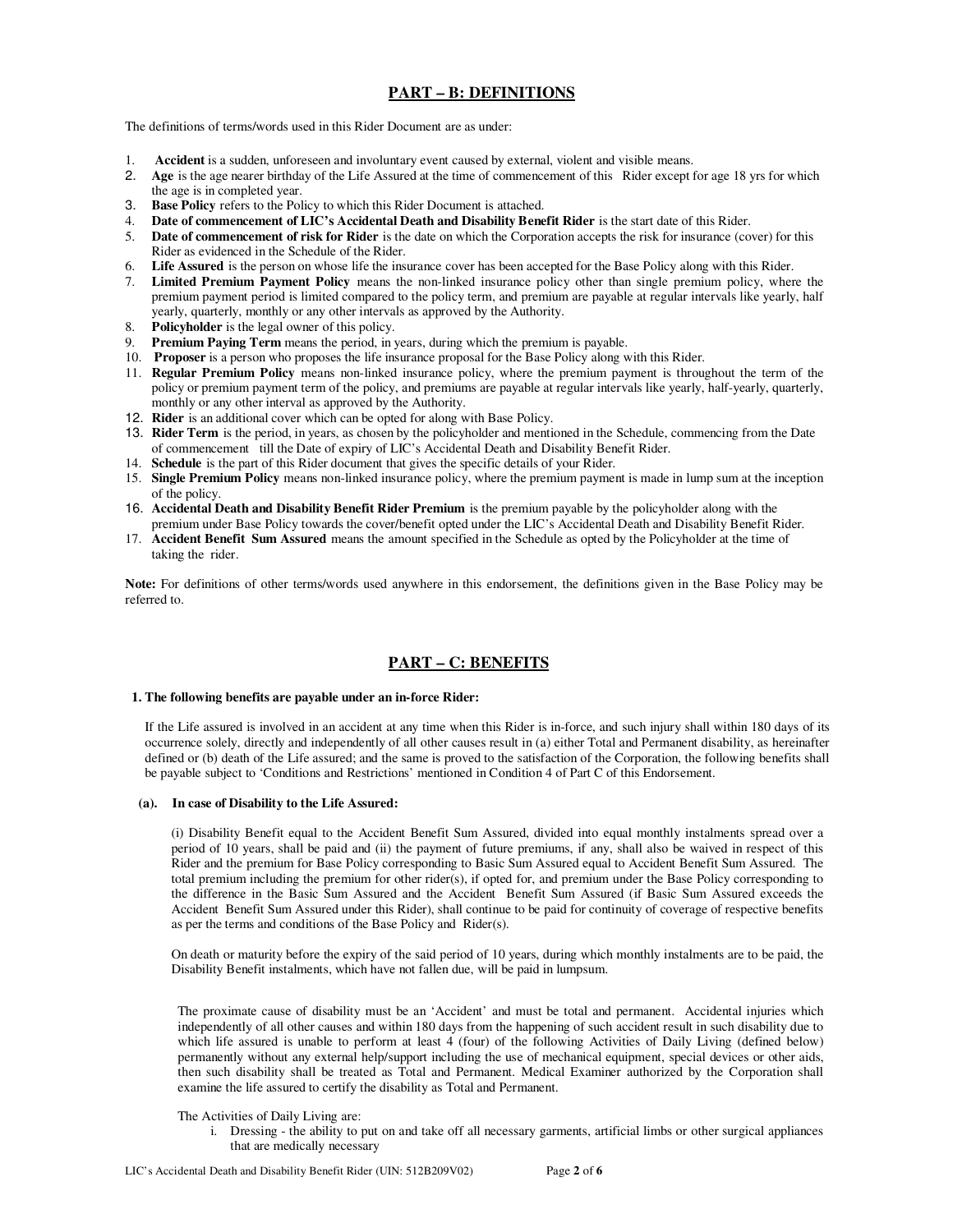- ii. Washing the ability to wash to maintain an adequate level of cleanliness and personal hygiene
- iii. Feeding the ability to transfer food from a plate or bowl to the mouth once food has been prepared and made available
- iv. Toileting the ability to use the lavatory or otherwise manage bowel and bladder functions so as to maintain a satisfactory level of personal hygiene
- v. Mobility the ability to move indoors from room to room on level surfaces at the normal place of residence
- vi. Transferring the ability to move from a bed to an upright chair or wheel chair and vice versa

Notwithstanding what is mentioned above, Accidental injuries which independently of all other causes and within 180 days from the happening of such accident, result in the irrecoverable loss of the entire sight of both eyes or in the amputation of both hands at or above the wrists or in the amputation of both feet at or above ankles, or in the amputation of one hand at or above the wrist and one foot at or above the ankle, shall also be deemed to constitute such disability.

In the event of it being discovered at any time that a claim under this clause has been wrongly admitted, all premiums falling due after the date of the Corporation's intimation to that effect shall be paid on due dates and further all premiums for which waiver was wrongly claimed and all instalments of disability benefit which have been paid to the life assured shall be returned to the Corporation in one lump sum with interest, at such rate as fixed by the Corporation from time to time, as if no disability had occurred, failing which

- (i) the benefits available under the policy shall stand reduced as if the policy has been discontinued as on the date from which premiums have been waived or on the payment of the first instalment of Disability Benefit, whichever is earlier and
- (ii) the instalments of Disability Benefit already paid shall be treated as a debt against the said policy and shall be deducted with interest at such rate as fixed by the Corporation from time to time from the proceeds of the policy.

No further instalment/s of Disability Benefit shall be payable considering as if no disability had occurred.

### **(b). In case of Death of the Life Assured:**

 A sum equal to the Accident Benefit Sum Assured shall be payable under this Rider. However, the Rider shall have to be in-force at the time of accident (i.e. all due premiums should have been paid as on the date of accident).

#### **(c). Maturity Benefit:**

No maturity benefit is payable under this Rider.

### **2. Payment of Premium:**

- (a) The Accidental Death and Disability Benefit Rider premium, including the taxes as applicable from time to time, is payable only along with the premium for the Base Policy and cannot be paid separately.
- (b) Once a disability claim under LIC's Accidental Death and Disability Benefit Rider has been admitted, no subsequent premium towards this Rider shall be charged. However, the total premium including the premium for other rider(s), if opted for, and premium under the Base Policy corresponding to the difference in the Basic Sum Assured and the Accident Benefit Sum Assured (if Basic Sum Assured exceeds the Accident Benefit Sum Assured under this Rider), shall continue to be paid for continuity of coverage of respective benefits as per the terms and conditions of the Base Policy and Rider(s).
- (c) The additional premium paid in respect of this Rider shall not be taken into account for determination of Death Benefit of the Base Policy and in calculating the surrender value of the Base Policy.

#### **3. Grace period:** Same as mentioned under the Base Policy

#### **4. Conditions and restrictions:**

- **(a).** An Accident for the purpose of this policy is as defined in Part B of this Endorsement.
- **(b).** This Rider will not be available under the policy on the life of minors, during minority of the Life Assured. However, this Rider will be available from the policy anniversary following completion of age 18 years on receipt of specific request and payment of additional premium, if found eligible as per the underwriting rules of the Corporation.
- **(c).** Subject to as stated above, under an in-force policy the LIC's Accidental Death and Disability Benefit Rider can be opted for by payment of additional premium at any time within the premium paying term of the Base Policy provided, the outstanding premium paying term of the Base Policy as well as Rider is atleast five years but before the policy anniversary on which the age nearer birthday of the Life Assured is 65 years. The benefit covered under this rider will be available during the outstanding policy term of the Base Policy, or upto the policy anniversary on which the age nearer birthday of the Life Assured is 70 years, whichever is earlier, provided the Policy is in-force as on date of accident.
- **(d).** The additional premium for this Rider will not be required to be paid after all premiums under the Base Policy have been paid or on and after the policy anniversary on which the age nearer birthday of the Life Assured is 70 years, whichever is earlier. However, the premium under the Base Policy with which this rider is attached shall continue to be paid beyond age 70 years till the end of policy term, wherever applicable.
- **(e).** The maximum aggregate limit of Accident Benefit cover shall be as under:

### **i) For LIC's Jeevan Shiromani with minimum Basic Sum Assured of Rs. 100 lakhs**

LIC's Accidental Death and Disability Benefit Rider (UIN: 512B209V02) Page **3** of **6**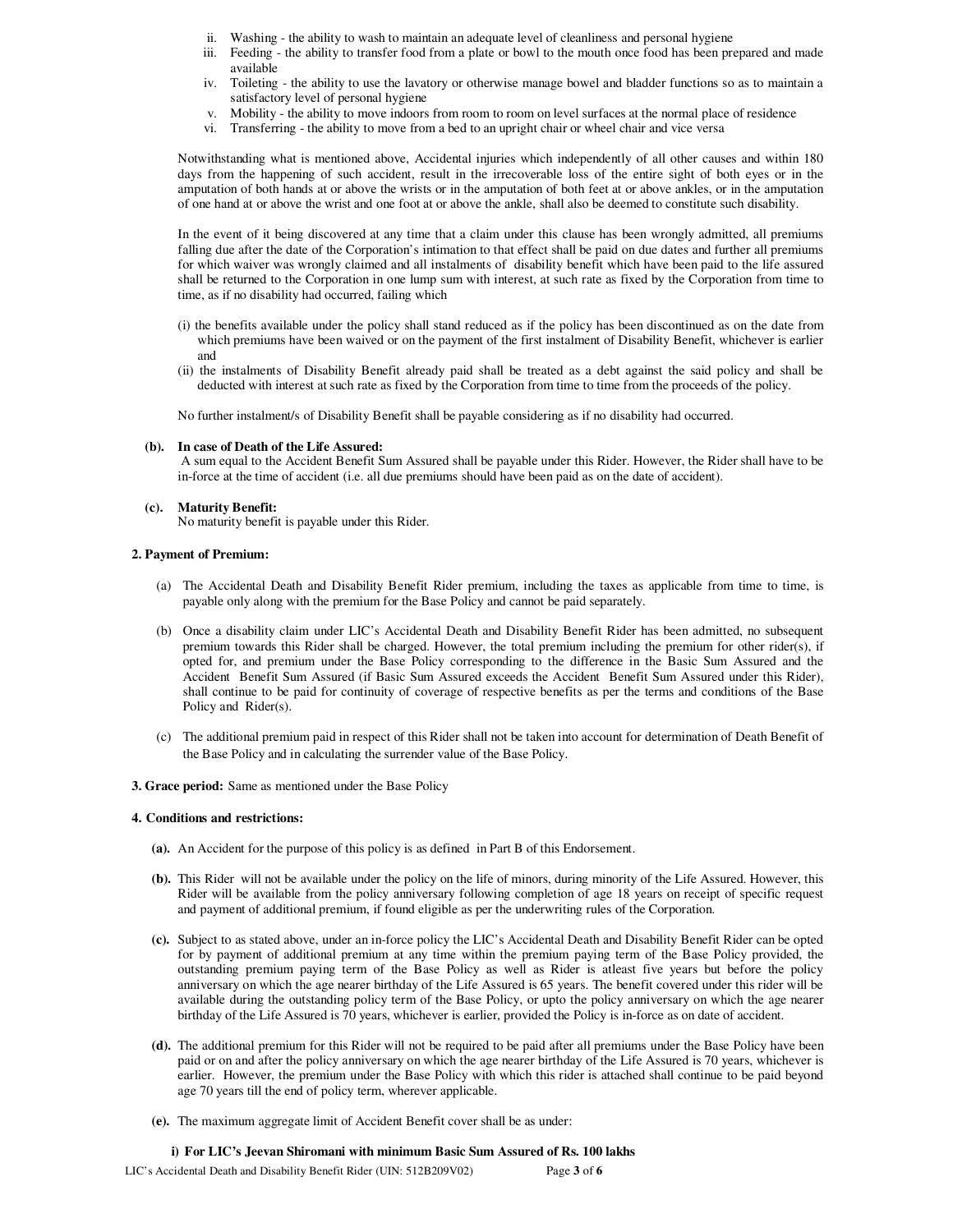The maximum aggregate limit of assurance under all policies including policies with in-built Accident Benefit taken with Life Insurance Corporation of India under individual policies as well as group policies on the same life to which following benefits apply shall not in any event exceed Rs.200 lakhs of Accident Benefit Sum Assured (including LIC's Jeevan Shiromani). If there be more policies than one and if the total Accident Benefit Sum Assured exceeds Rs. 200 lakhs (including a minimum of 100 lakhs under LIC's Jeevan Shiromani) the benefits shall apply to the first Rs. 200 lakhs Accident Benefit Sum Assured in order of date of policies issued.

## **ii)For all other plans (excluding LIC's Jeevan Shiromani):**

The maximum aggregate limit of assurance under all policies including policies with in-built Accident Benefit taken with Life Insurance Corporation of India under individual policies as well as group policies on the same life to which following benefits apply shall not in any event exceed Rs.100 lakhs of Accident Benefit Sum Assured. If there be more policies than one and if the total Accident Benefit Sum Assured exceeds Rs. 100 lakhs, the benefits shall apply to the first Rs. 100 lakhs Accident Benefit Sum Assured in order of date of policies issued.

In any case, the maximum Accident Benefit cover offered to an individual including the policies taken under Condition 4.(e).i) above,will not exceed Rs. 200 lakhs.

## **(f). Exclusions:**

The Corporation shall not be liable to pay the benefits as specified in Condition 1.(a) or 1.(b) of Part C above , if the disability or the death of the Life Assured shall:

- (i) be caused by intentional self injury, attempted suicide, insanity or immorality or whilst the Life Assured is under the influence or consumption of intoxicating liquor, narcotic or drug (unless prescribed by doctor as a part of treatment); or
- (ii) be caused by injuries resulting from taking any part in riots, civil commotion, rebellion, war (whether war be declared or not), invasion, hunting, mountaineering, steeple chasing, racing of any kind, paragliding or parachuting, taking part in adventurous sports; or
- (iii) result from the Life Assured committing any criminal act with criminal intent; or
- (iv) a) arise from employment of the Life Assured in the armed forces or military service. This exclusion is not applicable if the Life Assured was involved in an accident when he is not on duty or was involved in any rescue operations while combating natural calamities in our country; or

 b) arise from being engaged in police duty (which excludes administrative assignments) in any police organization other than paramilitary forces. This exclusion is not applicable where the option to cover Accidental Death and Disability Benefit arising on accident while engaged in police duty, has been chosen; or

(v) occur after 180 days from the date of accident of the Life Assured.

# **PART – D: CONDITIONS RELATED TO SERVICING ASPECTS**

**1. Proof of Age:** Same as mentioned under the Base Policy.

## **2. Forfeiture and Non-forfeiture Regulations:**

**Forfeiture in Certain Other Events:** Same as mentioned under the Base Policy.

**Non-forfeiture Regulations**: These provisions do not apply to this Rider as it does not acquire any paid up value and the Rider benefit ceases to apply, if Base policy is in lapsed condition.

- **3. Revival of lapsed Policies:** The revival of the Rider will be considered along with the revival of the Base Policy and shall be revived in accordance with the Underwriting policy of the Corporation. The terms and conditions are as mentioned under "Revival of Lapsed Policies" in Part D of the Base Policy Document.
- **4. Surrender Value:** This rider shall not acquire any Paid-up Value and no Surrender Value will be available under this rider. However, if this rider has been opted for and on surrender of the base policy to which this rider is attached, provided all the due premiums in respect of this rider and the base policy have been paid and the base policy has acquired surrender value, additional rider premium charged in respect of cover after premium paying term shall be refunded as follows:

## Regular premium policy: Nothing shall be refunded.

Single premium policy: 90% of rider single premium \* (outstanding term for this rider in complete years / Rider term)

Limited premium paying policy:

During Premium Paying Term: 80% \* (annualised rider premium per Rs. 1000 Accident Benefit Sum Assured – 1) \* (Accident Benefit Sum Assured / 1000) \* (Number of years for which premiums in respect of this rider have been paid)

After Premium Paying Term: 80% \* (annualised rider premium per Rs. 1000 Accident Benefit Sum Assured – 1) \* (Accident Benefit Sum Assured / 1000) \* (Premium paying term for the rider) \* (outstanding term for the rider in complete years / (Rider term – Premium paying term for the rider))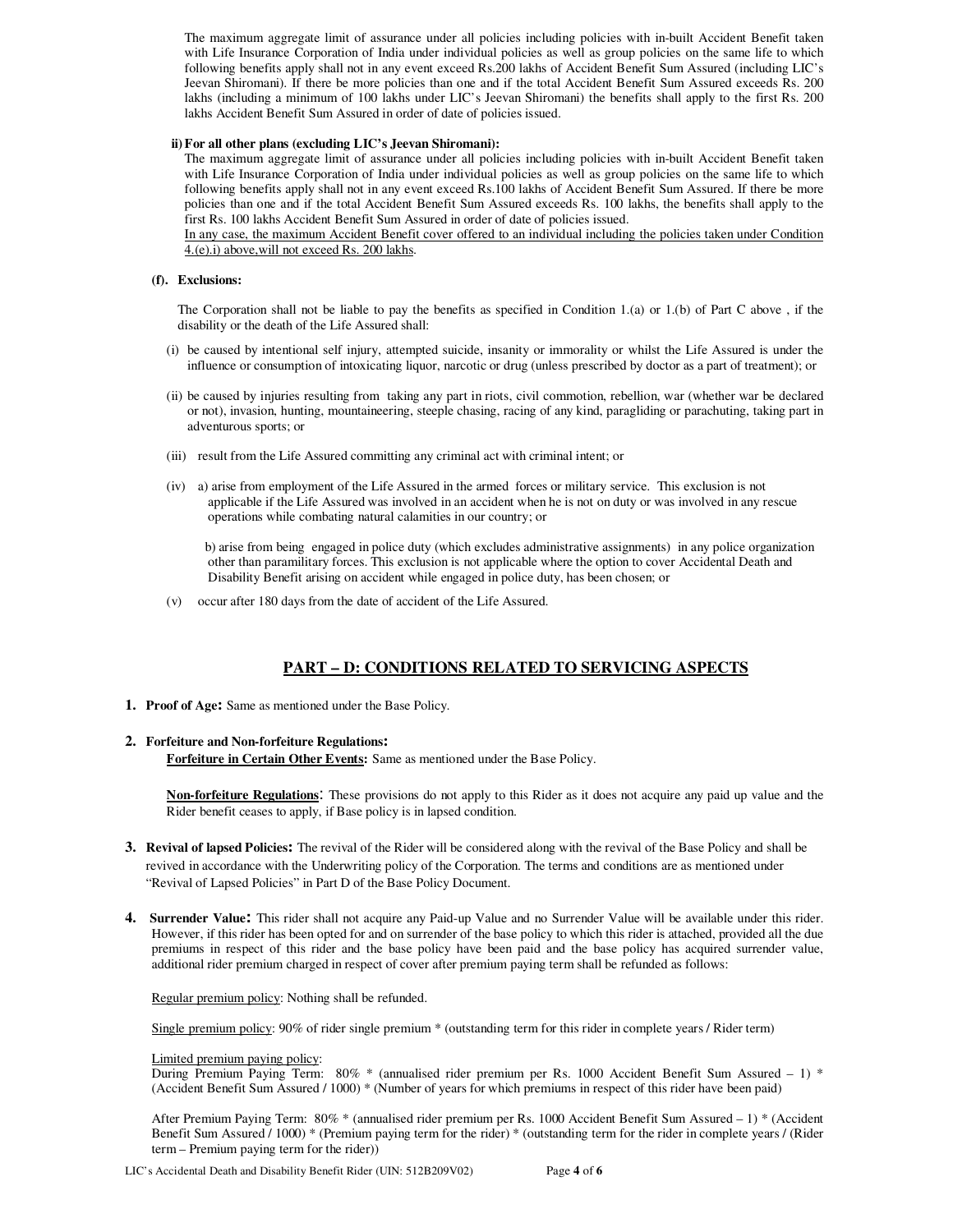Where single premium or annualized rider premium mentioned above excludes taxes.

*Note: Symbol (\*) denotes multiplication and symbol ( / ) denotes division.* 

**5. Loan:** No loan will be granted under this Rider

### **6. Termination of LIC's Accidental Death and Disabilty Benefit Rider:**

The cover under LIC's Accidental Death and Disability Benefit Rider will terminate on the earliest of:

- a) On death of the Life Assured.
- b) On payment of final instalment of disability benefit in case of total and permanent disability.
- c) The date of expiry of the LIC's Accidental Death and Disability Benefit Rider (as mentioned in the Schedule).
- d) The date on which the Base Policy to which the Rider is attached terminates or is converted into a paid up policy.
- e) On payment of Free Look cancellation amount for this Rider.

If Disability Benefit claim is admitted under this Rider and the Base Policy is surrendered subsequently by the policyholder, the Disability Benefit instalments, if any, shall continue to be paid as per the provisions of Disability Benefit under this Rider.

#### **7. Free look period:**

During the Free Look period, if the policyholder is not satisfied with the "Terms and Conditions" of the Rider, the Rider Endorsement along with the Base Policy may be returned to the Corporation within 15 days (30 days if the policy is purchased online) from the date of receipt of the policy stating the reason of objections. On receipt of the same the Corporation shall cancel the Rider and return the amount of premium deposited for this Rider after deducting the proportionate risk premium (for this Rider) for the period of cover, charges for medical examination, special reports, if any, on account of Rider inclusion and stamp duty charges.

## **PART E**

## **Not Applicable.**

## **PART – F: OTHER TERMS AND CONDITIONS**

#### **1. Assignments and Nominations:** Same as mentioned under the Base Policy.

#### **2. Tax:**

Statutory Taxes, if any, imposed on such insurance Riders by the Government of India or any other Constitutional Tax Authority of India shall be as per the Tax laws and the rate of tax as applicable from time to time.

The amount of applicable taxes payable as per the prevailing rates, shall be payable by the policyholder on premiums including extra premiums, which shall be collected separately over and above in addition to the premiums payable by the policyholder. The amount of Tax paid shall not be considered for the calculation of benefits payable under the Rider.

#### **3. Normal requirements for accidental claim:**

In addition to the Claim provisions as stated in the Base Policy, for considering accidental death benefit and disability claim, the applicable statements from the following list may be called to ascertain circumstances under which death / disability took place:-

- 1) A certified copy of first information report (FIR).
- 2) A certified copy of police inquest report.
- 3) Copy of panchanama.
- 4) Post mortem report to know the probable cause of death. If viscera is preserved in post mortem, then chemical analyzer report to know the contents i.e. whether life assured has consumed liquor, drugs, narcotics or poison.
- 5) News paper cuttings where accident is reported.
- 6) If death is due to vehicle accident, then copy of driving licence, if life assured was driving the vehicle.<br>
7) Sub-divisional magistrate final verdict about death- this will give classification of death as 'natural/sui
- 7) Sub-divisional magistrate final verdict about death- this will give classification of death as 'natural/suicide/accidental' 8) When accident is not reported to police authorities, like death due to dog or snake bite, then alternate proofs such as
- statement of eye witness, affidavit of gramsevak or government. officials, our own enquiry report, attending physician or hospital reports may be sufficient.
- 9) Hospital treatment records, etc.

Within 90 days from the date of death, intimation of death along with death certificate must be notified in writing to the office of the Corporation where the policy is serviced for any claims to be admissible. However, delay in intimation of the genuine claim by the claimant may be condoned by the Corporation on merit and where delay is proved to be for the reasons beyond his/her control.